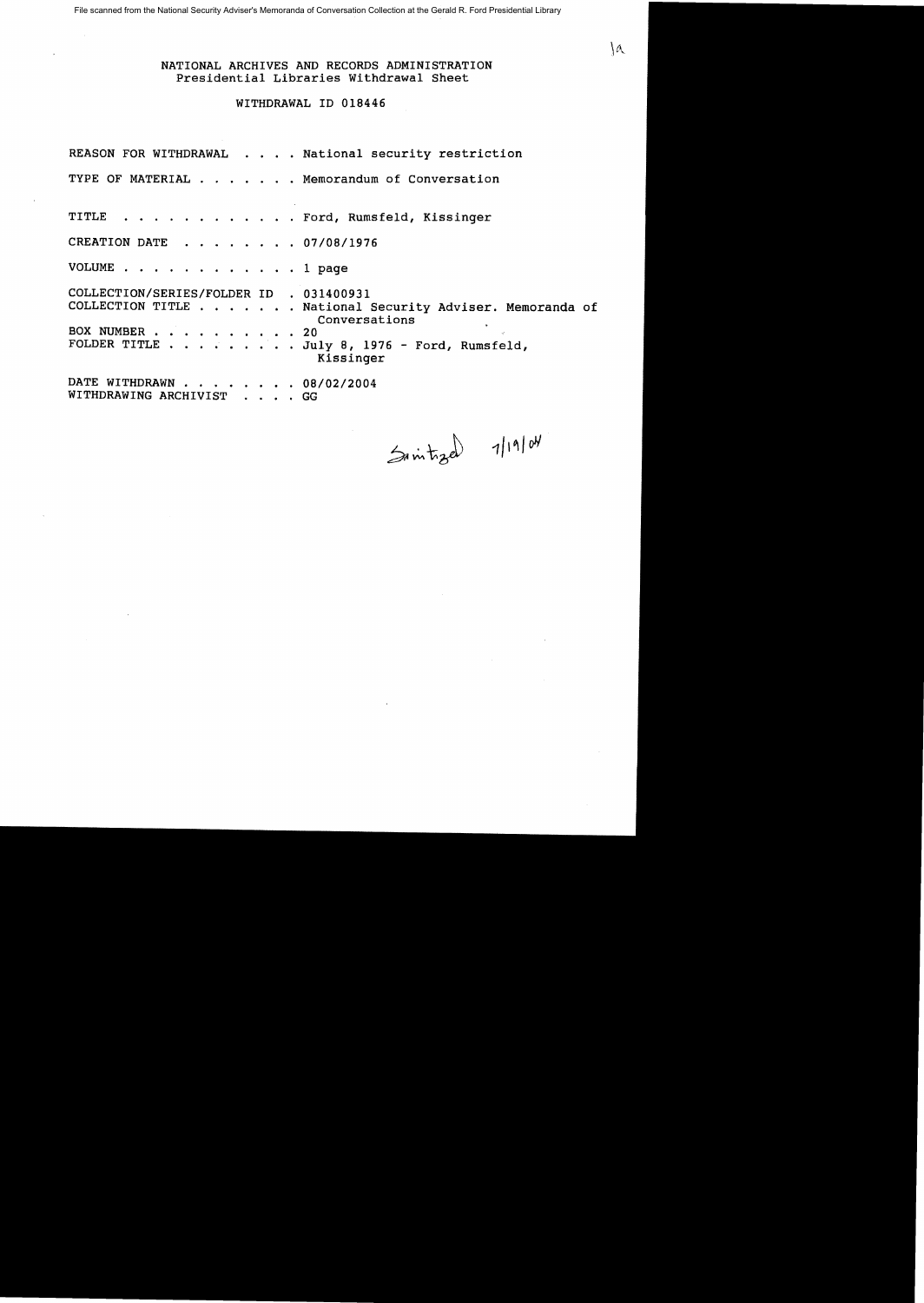#### MEMORANDUM

### THE WHITE HOUSE

WASHINGTON

### SEGRET/NODIS/XGDS

### MEMORANDUM OF CONVERSATION

PARTIC IPANTS: President Gerald R. Ford Dr. Henry A. Kissinger, Secretary of State Donald Rumsfeld, Secretary of Defense Brent Scowcroft, Assistant to the President for National Security-Affairs

............ " .......................................................................................................................- .......................... " .................................................. ~ ........ ..

~DATE AND TIME: Thursday, July 8, 1976  $10:02 - 10:39$  a.m.

PLACE: The Oval Office

, Rumsfeld: ".......................................................................................... .. .................................. , ........................................................... , ................................ . .......................... 4 ............................· ....................... '! ................................." ....... <sup>~</sup>

The President: [To'Kissinger)" You have a real friend in Safire. [See Safire's New York Times article, attached. There is a discussion of Carter's foreign policy positions.]

What have we today?

Rumsfeld: Kenya. There is a proposal to send a P-3 to Nairobi, to arrange a ship visit, and to send a carrier into the Indian Ocean. One other thing would be to communicate with the British. They can help. right away and are doing things.

I am inclined not to send the carrier in.

[Discussion of what to do about Kenya and Uganda.]

DECLASSIFIED • F.O. 12958 Sec. 3.6 WIth PORTIONS EXEMPTED E.O. 12958 See. 1.5 (d)

 $SEERT/NODIS/XGDS$ 

ed-101 #47 050 Ltd 312 lot at 12 at 14 at 14 at 14 at 14 at 14 at 14 at 14 at 14 at 14 at 14 at 14 at 14 at 14 a<br>PXEMPT FROM GENERAL DECLASSI EXEMPT FROM GENERAL DECLASSIFICATION SCHEDULE OF EXECUTIVE ORDER 11652<br>EXEMPTION CATEGORY 5 (b) (1, 3) dat NAPA Dete 7/1910+<br>EXEMPTION CATEGORY 5 (b) (1,3)<br>AUTOMATICALLY DECLASSIFIED ON Imp. to det.

> (~  $\mathbb{R}$ 그| ~

Ì,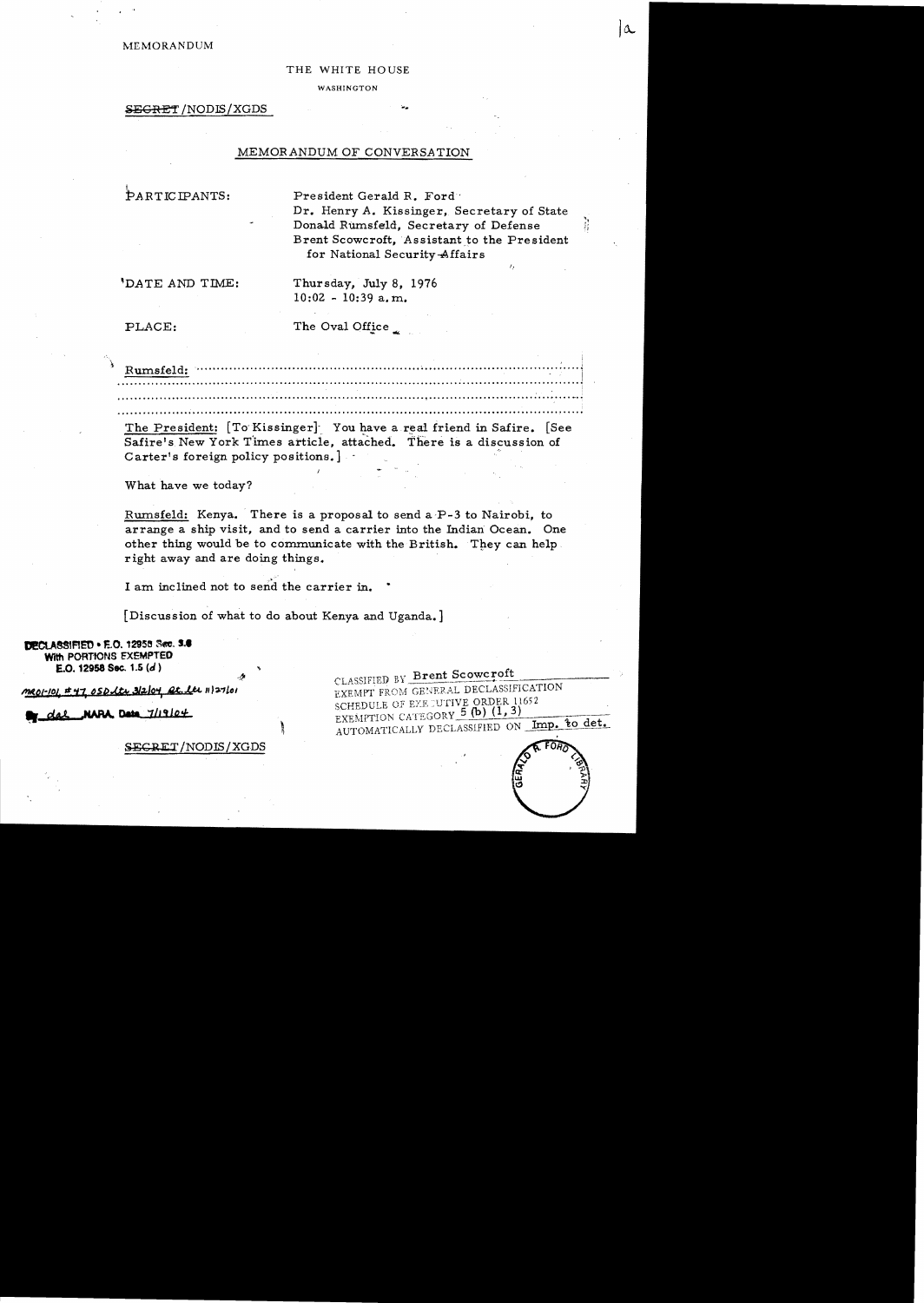